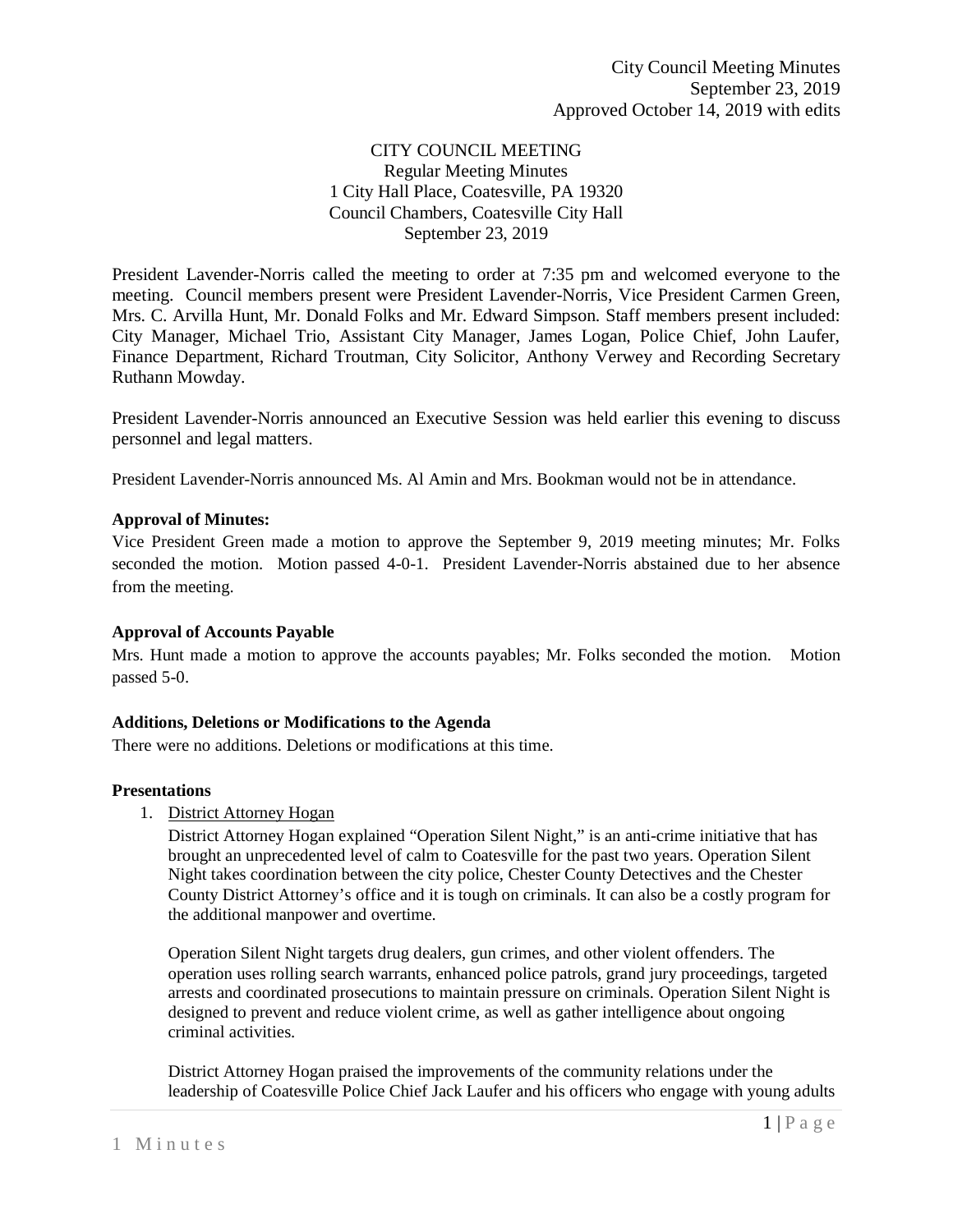and "ticket" them for doing something good, by rewarding them with a gift card or other award for their actions to improve the community. He described what the city police do on the streets every day as a model for other police departments.

Operation Silent Night, originally created in 2012, is a comprehensive law enforcement operation that combines the resources of the Coatesville Police Department, the Chester County Detectives and other law enforcement agencies. District Attorney Hogan, urged the police and city council to continue the program next year with the new DA and continue to reduce violent crimes.

### **Citizens' Hearings –** *Regular Action Items Only* **(3 Minutes)**

There were no citizens comments at this time.

### **Regular Action Items**

- 1. Receive and consider 2020 Minimum Municipal Obligation for Non-Uniformed Pension Vice President made a motion to approve the 2020 Minimum Municipal Obligation for Non-Uniformed Pension; Mrs. Hunt seconded the motion. Motion passed 5-0.
- 2. Receive and consider 2020 Minimum Municipal Obligation for Firemen's Pension Fund Mr. Folks made a motion to approve the 2020 Minimum Municipal Obligation for Firemen's Pension Fund' Mrs. Hunt seconded the motion. Motion passed 5-0.
- 3. Receive and consider 2020 Minimum Municipal Obligation for Police Pension Fund Vice President Green made a motion to approve the 2020 Minimum Municipal Obligation for the Police Pension Fund; Mrs. Hunt seconded the motion. Motion passed 5-0.
- 4. Receive and consider approval to offer conditional offers of employment to the last three members from the part time eligibility list for the Police Department Vice President Green made a motion to approve the offer of conditional employment for 3 parttime police officers; Mrs. Hunt seconded the motion. The motion passed 5-0.

President Lavender-Norris explained the appointment of part-time patrol officers, the Civil Service Commission had provided us with the certified list of applicants who have successfully completed the oral and written exams for appointment. The Third-Class City Code requires that the Chief of Police nominate a candidate from among the three highest ranked applicants on the eligibility list. These appointments are for the position of part-time Patrol Officer within the Coatesville Police Department. Any candidate who is eligible for veterans' preference under the Third-Class City Code, appearing on the list of three candidates must be selected. Candidates appointed tonight by council will be conditionally appointed subject to successful completion of a background check, medical and psychological evaluation. The list of candidates for consideration by Council are ranked by score as follows: Felicia A DelliGati, Asim O.John and Maura R. McMahon From this list, Chief Laufer has nominated all three (3) names for conditional appointment as a part-time Patrol Officers in the City Police Department.

Vice President Green moved that Felicia A DelliGati, Asim O.John and Maura R. McMahon be appointed as a part-time Patrol Officers in the City Police Department subject to successful completion of a background check, physical and psychological examination. Vice President Green seconded the motion. The motion carries and Felicia A DelliGati, Asim O.John and Maura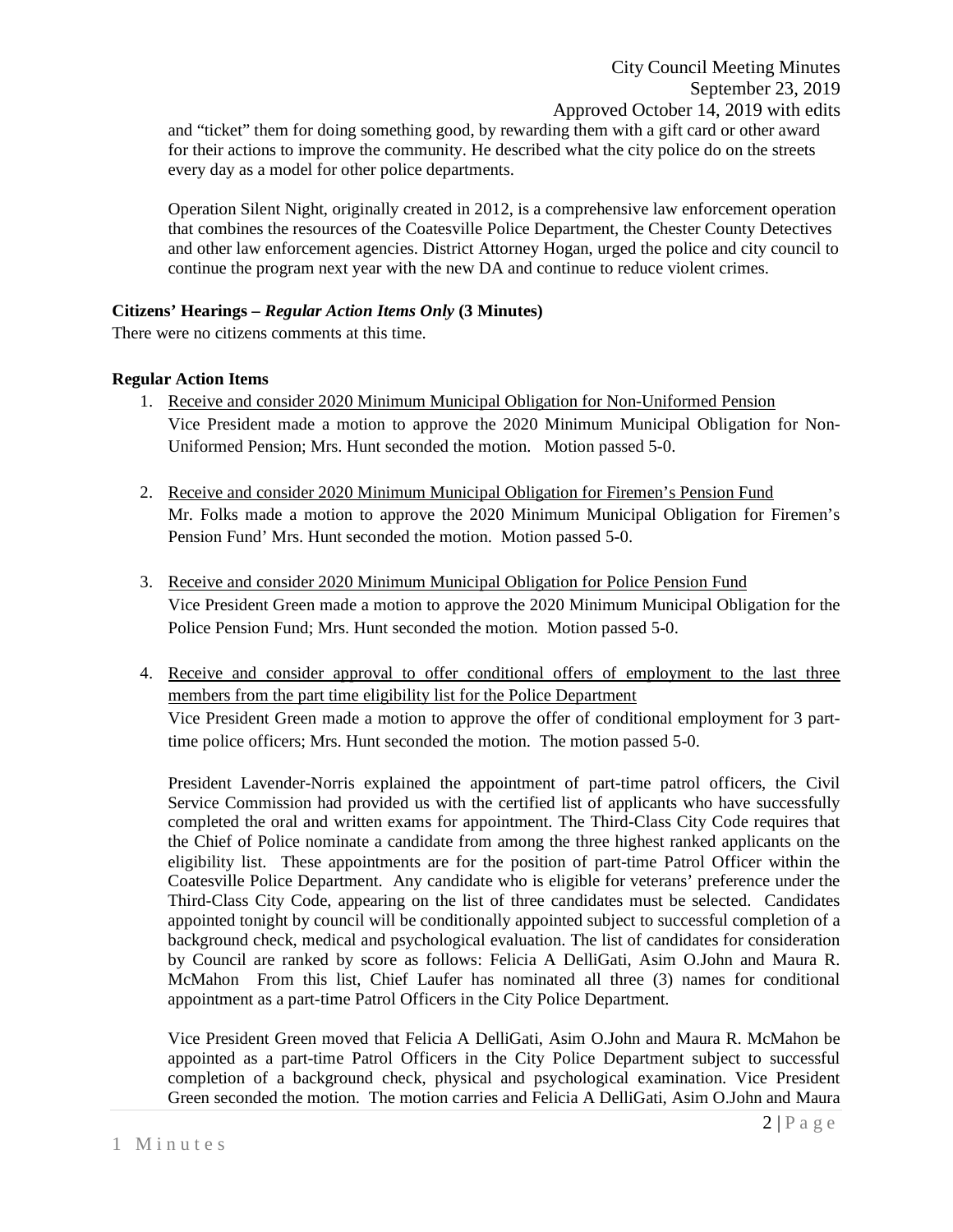R. McMahon are appointed as Patrol Officers on a part-time basis, subject to successful completion of a background check, medical and psychological exam

- 5. Receive and consider 2019 Budget Revisions Mrs. Hunt made a motion to approve the 2019 Budget Revisions; Mr. Folks seconded the motion. Motion passed 5-0.
- 6. Receive and consider amended 2019 Salary Ordinance Council asked for a copy of the original Ordinance to verify the changes.

Vice President Green made a motion to table amendment of the 2019 Salary Ordinance; Mrs. Hunt seconded the motion.

- 7. Receive and consider Natural Lands Contracted Services Agreement Mrs. Hunt made a motion to approve the Natural Lands Contracted Services Agreement; Mr. Simpson seconded the motion. Motion passed 5-0.
- 8. Receive and consider engaging Lamb McErlane to serve as Solicitor for the Civil Service Commission

Mr. Folks made a motion to approve engaging Lamb McErlane to serve as solicitor for the Civil Service for the current case only: Mr. Simpson seconded the motion. Motion passed 5-0.

9. Receive and consider payment for National Fitness Campaign Equipment

Vice President Green made a motion to approve payment for National Fitness Campaign Equipment; Mrs. Hunt seconded the motion. Motion passed 5-0.

Mr. Folks made a motion to close action items; Mr. Simpson seconded the motion. Motion passed 5-0.

## **Discussion Item**

1. Meeting Minutes

There was no discussion on meeting minutes.

2. Branding

Mr. Hunt asked for the City to move forward with adding the name Doris A. Spann to  $10<sup>th</sup>$  and Chestnut Street.

## **Solicitors Report**

Mr. Verwey announced he:

- Conducted meetings and settlement discussions to resolve certain litigation matters.
- Worked on a Right to Know request and addressed an appeal on behalf of the City
- Worked on certain pending land development issues
- Worked on a number of collection matters with regard to escrows, inspection fees and rents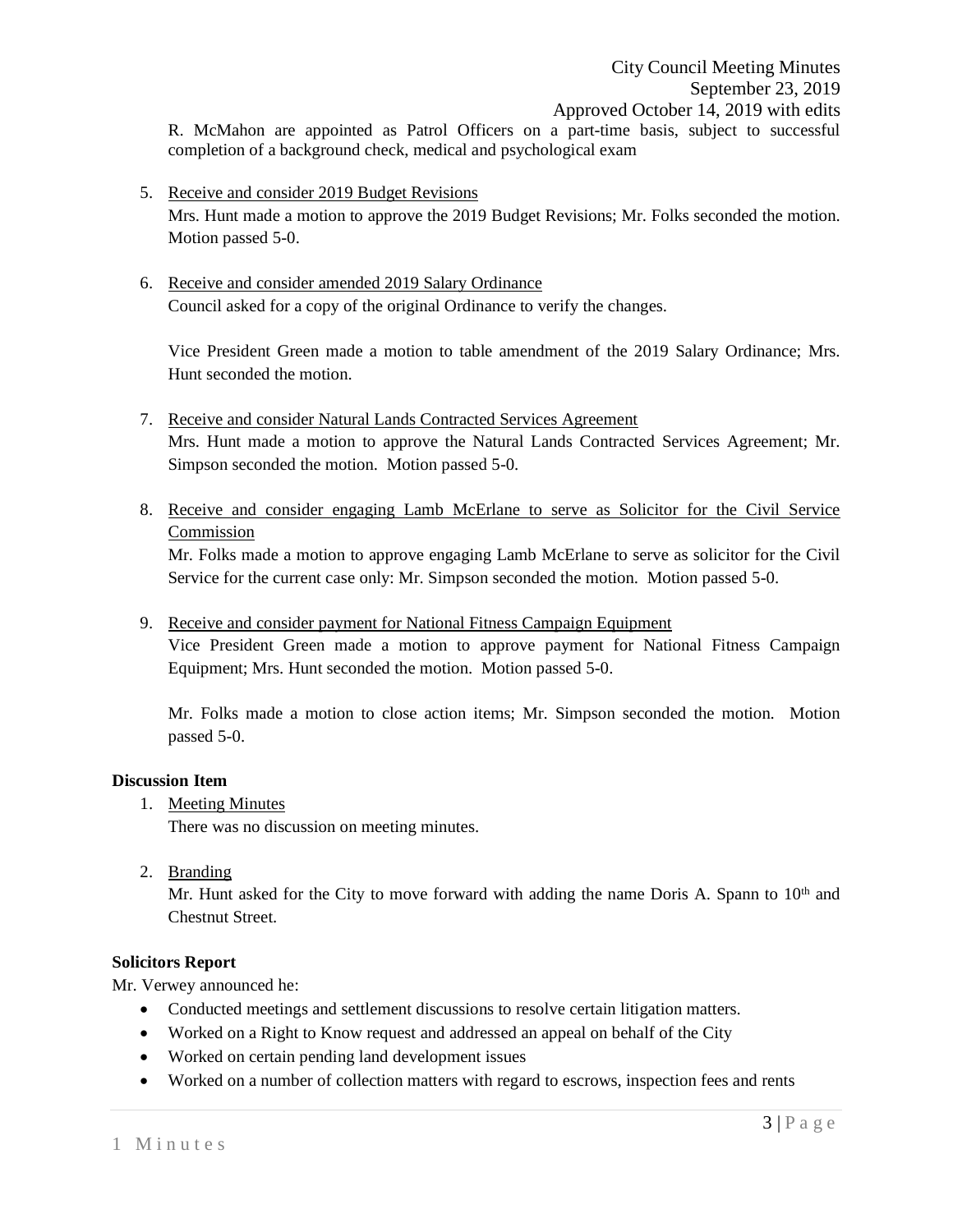- Addressed certain tax issues on behalf of the City
- Provided legal advice to the City's Police Department on enforcement of several Ordinances.

# **City Manager's Report**

Mr. Trio announced;

- Thanked everyone for helping with the Grand Prix
- The Grand Prix had a record-breaking crowd of around 10,000 in attendance throughout the day
- Get ready for the 5<sup>th</sup> Annual Grand Prix to be held on September 19, 2020
- Meetings will resume with DEPG
- City received the first payment from Catalyst for the billboard
- Predevelopment meeting was held with developers of 190 W Lincoln Highway.

## **Assistant City Manager Report**

Mr. Logan announced:

- Grand Prix was a success
- Community Update meeting will be held on September 26, 2019 at the Brandywine Health Building and is being sponsored by Midway Arts
- The 3<sup>rd</sup> Opportunity Zone will be held on September 25 at 7:30. The location is 132 East Lincoln Highway – hosted by Mark Milanese

### **Finance Director Report**

There was no Finance Director report at this time.

## **Citizens' Hearings –** *Non-Agenda Items Only* **(3 Minutes)**

There were no citizens comments at this time.

## **Special Events**

There were no special events at this time.

## **Council Comments**

Mr. Simpson thanked everyone for attending the meeting. Thank you, Mr. Folks, for driving the gator all day at the Grand Prix. Thank you, Public Works, for the outstanding job of setting up and cleaning up on Saturday. Thank you, City staff, who helped out along the event. Thank you, Ruthann Mowday, without your organizing the entrants, and all that stuff, passes, supplies and everything like that, we would be totally lost. Thank you, Mr. Logan, for an outstanding job. Thank you, Chief Laufer, for keeping us safe. I save the best for last, thank you, Mr. Trio, for an outstanding ob. No one know the effort that goes into this event. We literally meet every week. Outstanding job putting it all together.

Mr. Folks thanked everyone for attending the meeting. The last two weeks in Coatesville have been great. There was a car show at the Lukens Building, held by America's Finest Automotive Concepts in the City. It was their  $1<sup>st</sup>$  Auto show and it was a 100% success. It was large and will be an annual event in the City. Too see all the people come into Coatesville and talk to a lot of the people. People asked if they were coming back next year, can you bring that back next year, how can I be involved in this, how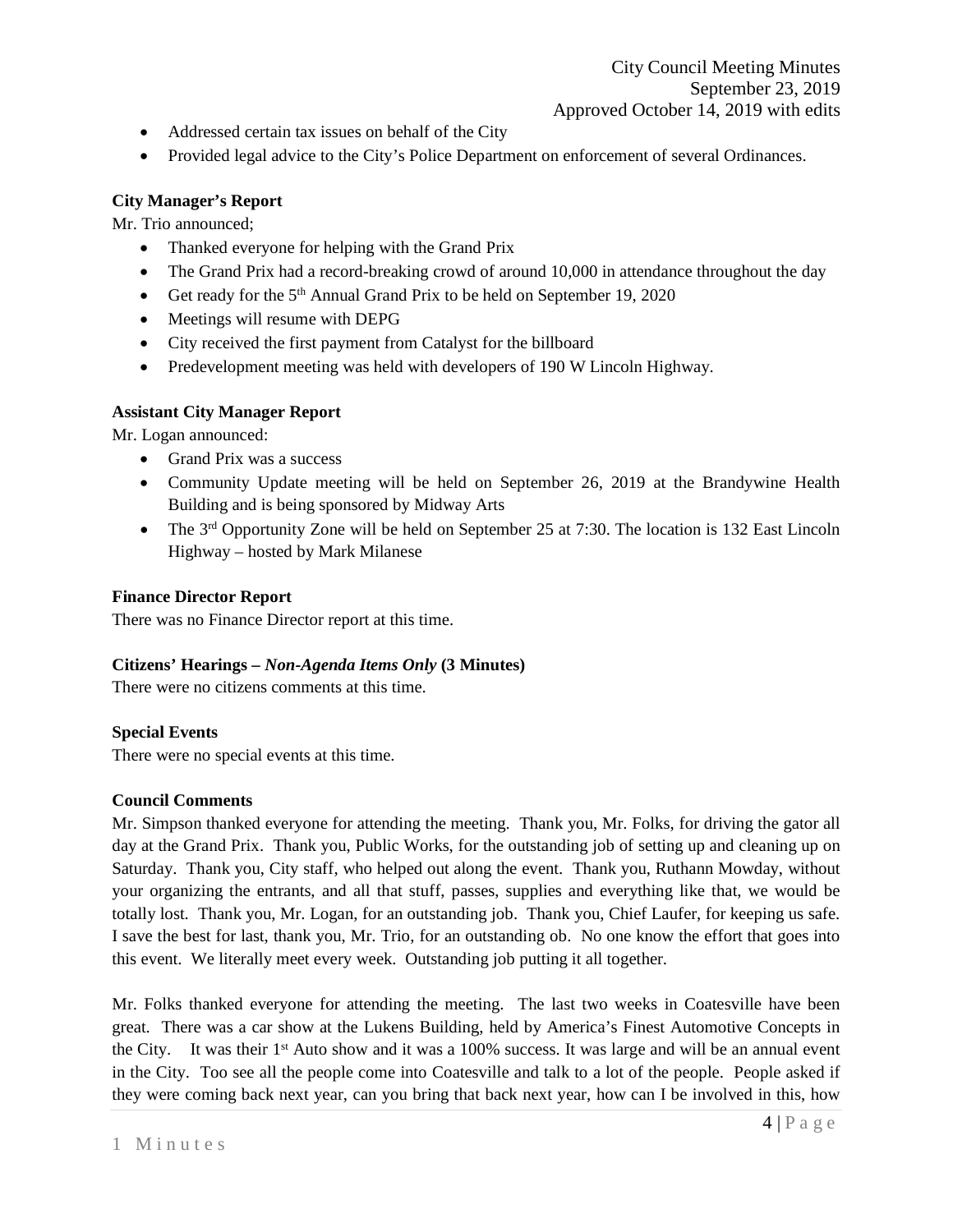# City Council Meeting Minutes September 23, 2019 Approved October 14, 2019 with edits

can I put my car in this? I tell them who to go to. The response we get for the City is really good. From what the City used to be, to what the City is yesterday to today, we're climbing, but it takes awhile and people don't realize. There was some criticism on Saturday about the roads being blocked, but you have one year to make arrangements. People said I can't get across the street and I say I can't get across either. I am just like everyone else to cross the street and I am fine with that, because I know a lot of money is put into the event. People are coming to the event and they are looking at Coatesville. So, this race is more than what we see. I'm very proud to work on that day because that's what it was. It was a job, but I'm doing it for the City, not for me but for the residents. I'm happy, tired but happy. To Mr. Trio and Mr. Simpson, we were the last ones out there. We were picking up signs and we had fun. Vendors ran out of food, the beer garden ran out of beer, so you know there was a lot of people at the event. There were a lot of cars at gateway Park just to show. Thank you, Krapf Buses, for transporting the people back and forth from the parking lots, God has shined sunshine on the City of Coatesville.

Mrs. Hunt stated it's a good time to be in Coatesville. I too want to thank the Grand Prix Committee and Mr. Trio for the great job you do with that each year. It's always good to see the progress. I'm just proud to be a part of the activities taking place in our City now. In regards to the leadership, I believe we have a great leadership in the City Manager, the Assistant City Manager, Chief of Police and City Council. I am proud to be colleagues of each of you here. We have some major things happening in the City. You see great development, great relationships with the County and the Commissioners that we never had. We have a great president and Vice President that attend the meetings and make sure to get the information and bring it back to Council to keep them informed of things being done or need to be done in the City. We have a big election, three of us are up for election and things could change, and if it does, my thing is that whoever sits in this seat, that they see the value and continue so we can continue to see the City move forward. Again, I thank you for coming out and have a good night.

Vice President Green thanked everyone for coming out. The grand Prix has improved year after year after year. I think their perfecting the event. I think we did very, very well on Saturday. Our entire staff has been doing a wonderful job. I just want to get back to the Chief. I am so proud of our Police Department because not so many years ago, that we were plagued with murder after murder. Our young men were dying in the street's week after week. So many funerals and the sad part is, is that you know the families. I had my own nephew who stopped in the alley to urinate and got caught in crossfire and was murdered. He was only 28 years old and was gunned down and killed. At the time, my husband was a Chaplain for the Police. The Police called him to come as the Chaplain and when he gets there he sees his sister's son laying there in the street dead. It's overwhelming and to have our Police Department now. year after year, we were seeing decline and now we are sitting here, not seeing murders and our crime has been reduced. They call this "Silent Night", but with our Chief and the patrol officers, they just have a way in the City. Sometimes we don't always agree. I, we always get calls from residents. I always say if you not committing a crime, you don't have anything to worry about. You know what I mean. If you're not doing anything wrong, then you don't have to worry about the cops mistreating you. If they are mistreating, just to mistreat then that is something different. I tell you I see a difference in our community. You know people can walk down streets and people can drive through Coatesville. I don't want to hear I can't drive through Coatesville because of rug activity and shootings here and there. It doesn't happen anymore. This is the second time the Police Department has received this award. I just